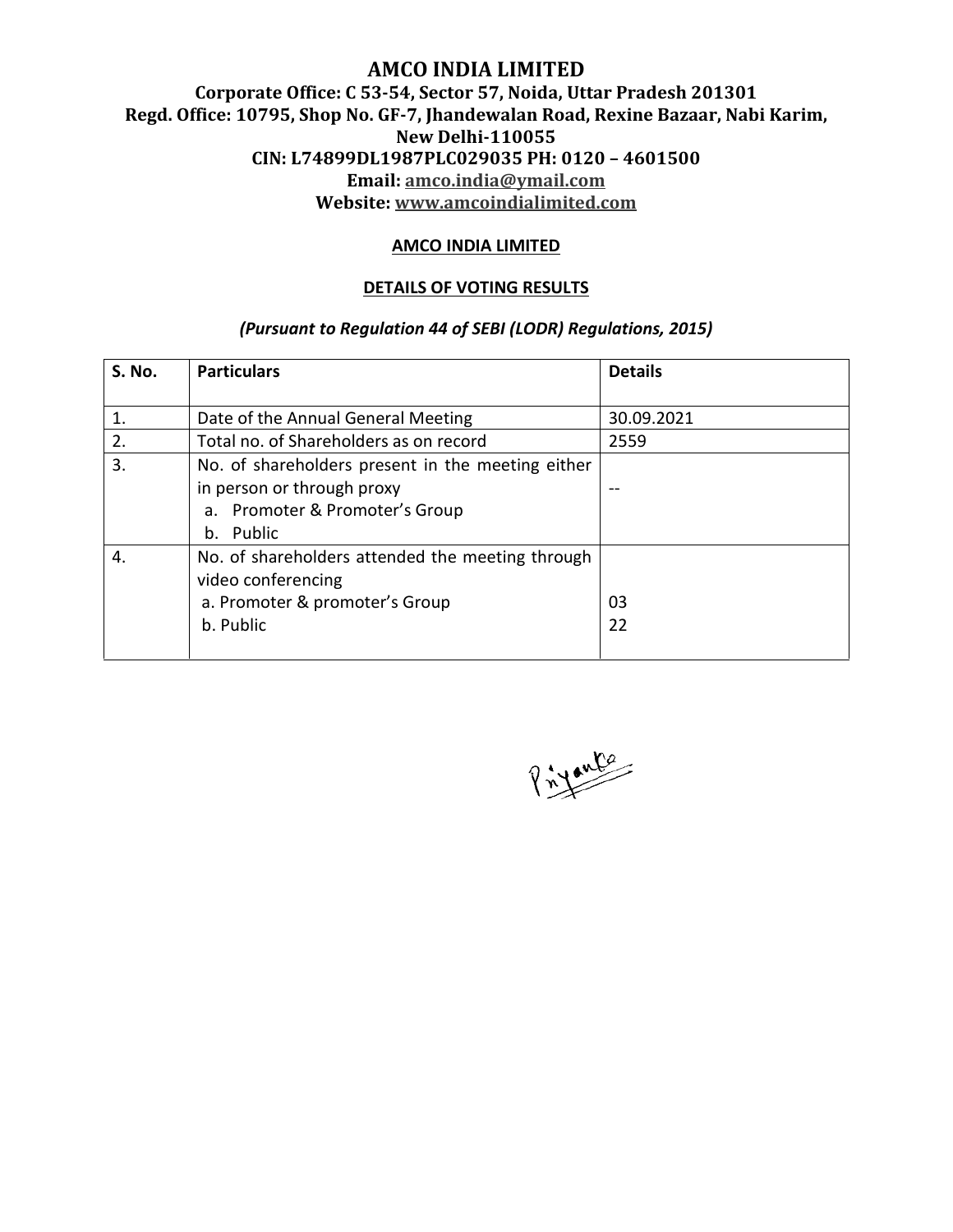#### **34TH ANNUAL GENERAL MEETING VOTING RESULTS**

**I. Item No. 1:** 

**Adoption the Financial Statements containing the Balance Sheet as at 31st March 2021 and the Profit and Loss Account for the financial year ended on that date alongwith the Cash Flow statements, Note & Schedules.** 

| <b>Resolution</b><br>required |           | <b>Ordinary Resolution</b> |                |                     |                 |             |                  |                  |
|-------------------------------|-----------|----------------------------|----------------|---------------------|-----------------|-------------|------------------|------------------|
| (Ordinary/Special)            |           |                            |                |                     |                 |             |                  |                  |
| Whether                       | <b>No</b> |                            |                |                     |                 |             |                  |                  |
| promoter/promoter             |           |                            |                |                     |                 |             |                  |                  |
| group are interested in       |           |                            |                |                     |                 |             |                  |                  |
| the agenda/resolution?        |           |                            |                |                     |                 |             |                  |                  |
| Category                      | Mode of   | of<br>No.                  | of<br>No.      | of<br>%<br>votes    | No. of votes    | No.<br>of   | % of votes in    | %<br>of<br>votes |
|                               | Voting    | <b>Shares</b>              | votes          | polled<br>on        | in favour $(4)$ | votes       | favour<br>on     | against<br>on    |
|                               |           | held $(1)$                 | polled (2)     | outstanding         |                 | against     | polled<br>votes  | polled<br>votes  |
|                               |           |                            |                | shares              |                 | (5)         | (6)<br>$=$       | $(7)$ =          |
|                               |           |                            |                | $(3)=[(2)/(1)]*100$ |                 |             | $[(4)/(2)]$ *100 | $[(5)/(2)]$ *100 |
| <b>Promoter and Promoter</b>  | Remote    | 26,57,808                  | 14,51,958      | 54.63               | 14,51,958       | $\mathbf 0$ | 100.00           | 0.00             |
| Group                         | E-Voting  |                            |                |                     |                 |             |                  |                  |
|                               | E-Voting  |                            | 3,99,300       | 15.02               | 3,99,300        | $\mathbf 0$ | 100.00           | 0.00             |
|                               | at AGM    |                            |                |                     |                 |             |                  |                  |
| <b>Public Institutions</b>    | Remote    | 1,00,200                   | $\overline{0}$ | 0.00                | 0               | $\mathbf 0$ | 0.00             | 0.00             |
|                               | E-Voting  |                            |                |                     |                 |             |                  |                  |
|                               | E-Voting  |                            | $\overline{0}$ | 0.00                | 0               | $\mathbf 0$ | 0.00             | 0.00             |
|                               | at AGM    |                            |                |                     |                 |             |                  |                  |
| Public - Others/ Non-         | Remote    | 13,51,992                  | 8,337          | 0.62                | 7,577           | 760         | 90.88            | 9.12             |
| <b>Institutions</b>           | E-Voting  |                            |                |                     |                 |             |                  |                  |
|                               | E-Voting  |                            | 21,166         | 1.57                | 21,166          | $\mathbf 0$ | 100.00           | 0.00             |
|                               | at AGM    |                            |                |                     |                 |             |                  |                  |
| <b>Total</b>                  |           | 41,10,000                  | 18,80,761      | 45.77               | 18,80,001       | 760         | 99.96            | 0.04             |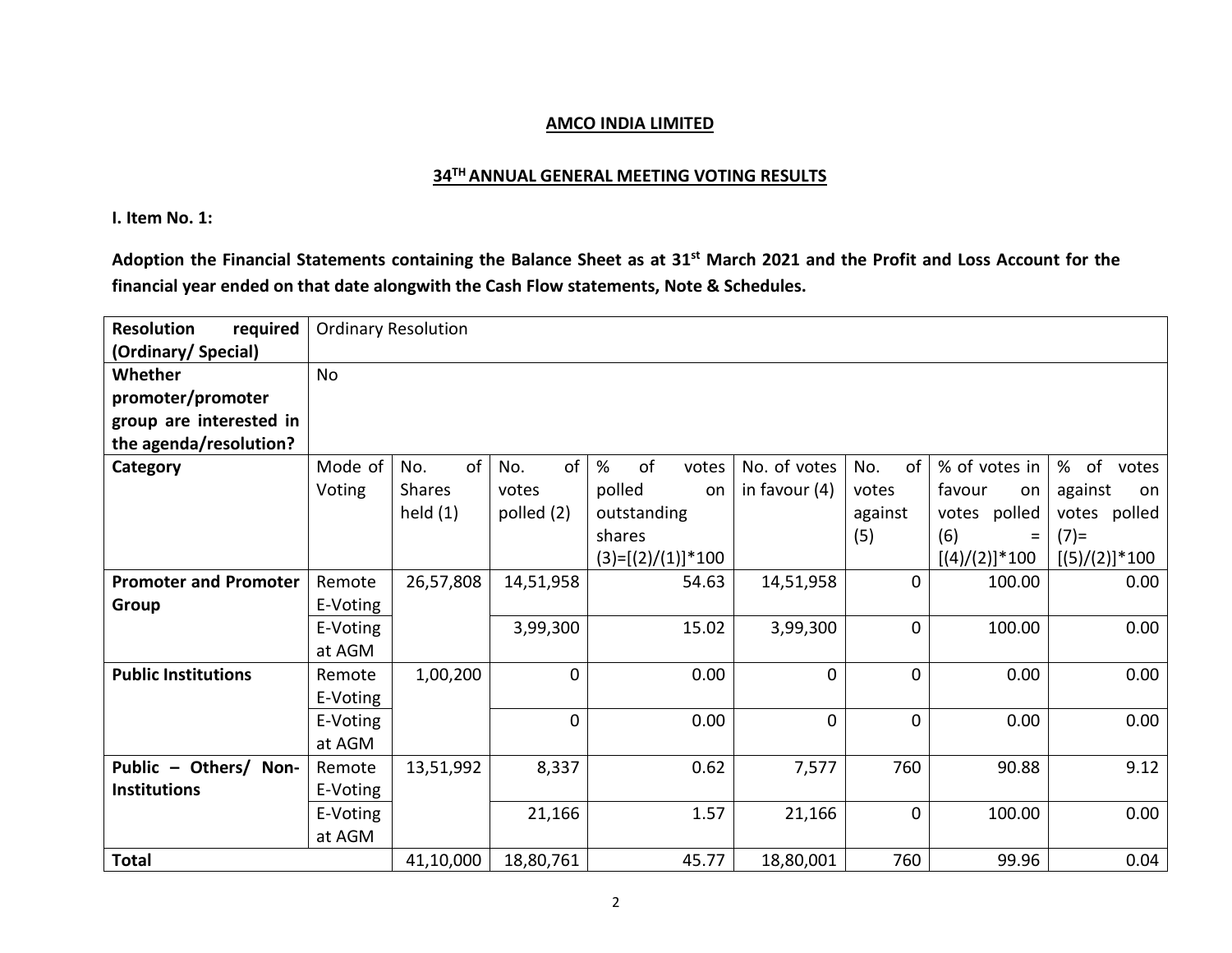**II. Item No. 2:** 

**Appointment of a Director in place of Mr. Surender Kumar Gupta (DIN: 00026609), who retires by rotation in terms of section 152(6) of the Companies Act, 2013 and being eligible, offers himself for re-appointment.** 

| required<br><b>Resolution</b> |           | <b>Ordinary Resolution</b> |                |                     |                 |              |                   |                  |
|-------------------------------|-----------|----------------------------|----------------|---------------------|-----------------|--------------|-------------------|------------------|
| (Ordinary/Special)            |           |                            |                |                     |                 |              |                   |                  |
| Whether                       | <b>No</b> |                            |                |                     |                 |              |                   |                  |
| promoter/promoter             |           |                            |                |                     |                 |              |                   |                  |
| group are interested in       |           |                            |                |                     |                 |              |                   |                  |
| the agenda/resolution?        |           |                            |                |                     |                 |              |                   |                  |
| Category                      | Mode of   | of<br>No.                  | of<br>No.      | of<br>%<br>votes    | No. of votes    | of<br>No.    | % of votes in     | %<br>of<br>votes |
|                               | Voting    | <b>Shares</b>              | votes          | polled<br>on        | in favour $(4)$ | votes        | favour<br>on      | against<br>on    |
|                               |           | held $(1)$                 | polled (2)     | outstanding         |                 | against      | polled<br>votes   | polled<br>votes  |
|                               |           |                            |                | shares              |                 | (5)          | (6)<br>Ξ          | $(7)$ =          |
|                               |           |                            |                | $(3)=[(2)/(1)]*100$ |                 |              | $[(4)/(2)]$ * 100 | $[(5)/(2)]$ *100 |
| <b>Promoter and Promoter</b>  | Remote    | 26,57,808                  | 14,51,958      | 54.63               | 14,51,958       | $\mathbf 0$  | 100.00            | 0.00             |
| Group                         | E-Voting  |                            |                |                     |                 |              |                   |                  |
|                               | E-Voting  |                            | 3,99,300       | 15.02               | 3,99,300        | $\mathbf{0}$ | 100.00            | 0.00             |
|                               | at AGM    |                            |                |                     |                 |              |                   |                  |
| <b>Public Institutions</b>    | Remote    | 1,00,200                   | $\overline{0}$ | 0.00                | 0               | $\mathbf 0$  | 0.00              | 0.00             |
|                               | E-Voting  |                            |                |                     |                 |              |                   |                  |
|                               | E-Voting  |                            | $\mathbf{0}$   | 0.00                | 0               | $\mathbf 0$  | 0.00              | 0.00             |
|                               | at AGM    |                            |                |                     |                 |              |                   |                  |
| Public - Others/ Non-         | Remote    | 13,51,992                  | 8,337          | 0.62                | 7,867           | 470          | 94.36             | 5.64             |
| <b>Institutions</b>           | E-Voting  |                            |                |                     |                 |              |                   |                  |
|                               | E-Voting  |                            | 21,166         | 1.57                | 21,166          | $\mathbf 0$  | 100.00            | 0.00             |
|                               | at AGM    |                            |                |                     |                 |              |                   |                  |
| <b>Total</b>                  |           | 41,10,000                  | 18,80,761      | 45.77               | 18,80,291       | 470          | 99.98             | 0.02             |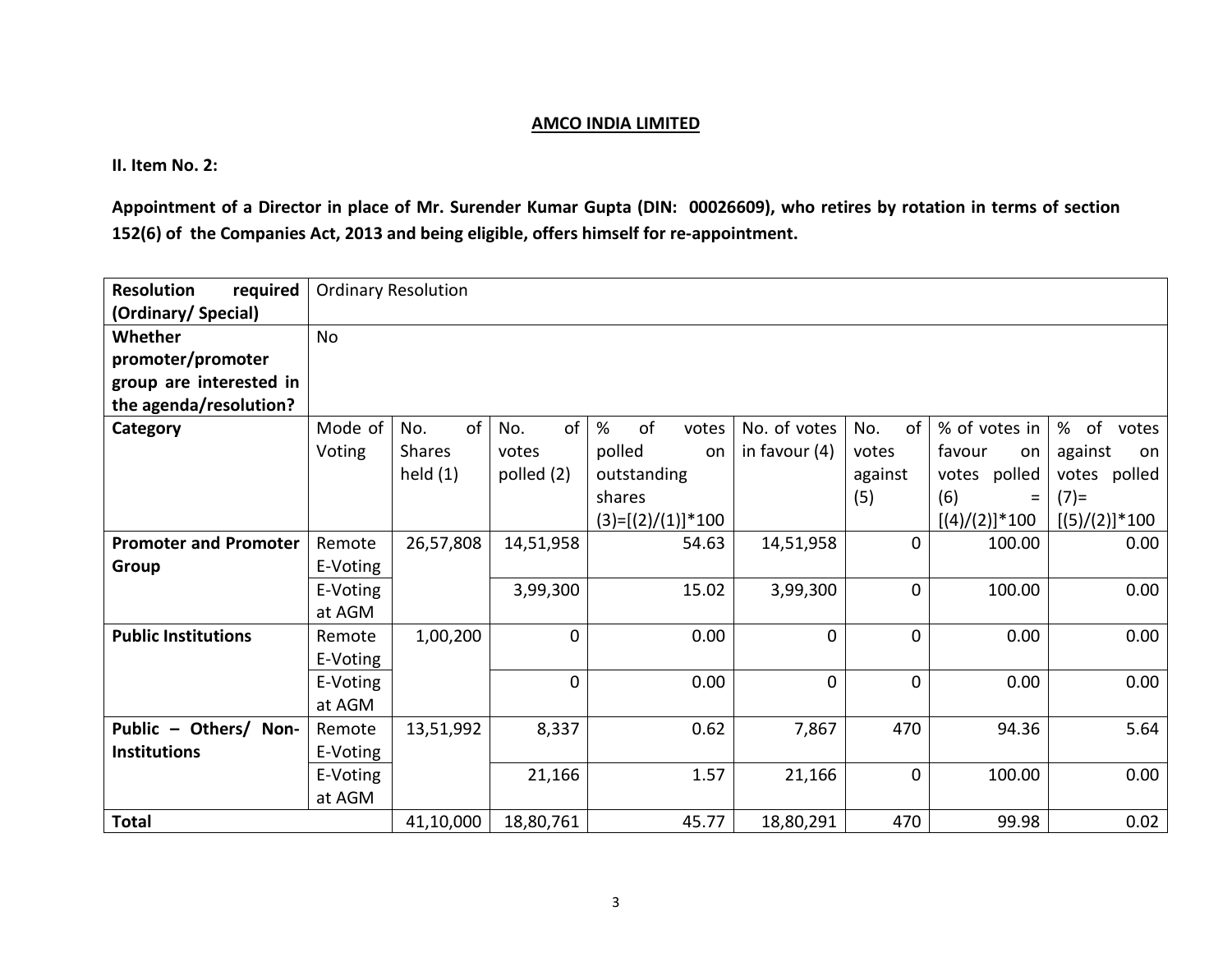**III. Item No. 3:** 

# **Re-appointment of Mr. Surender Kumar Gupta as Managing Director of the Company.**

| required<br><b>Resolution</b> |          | <b>Special Resolution</b> |                |                     |                 |                      |                   |                   |
|-------------------------------|----------|---------------------------|----------------|---------------------|-----------------|----------------------|-------------------|-------------------|
| (Ordinary/Special)            |          |                           |                |                     |                 |                      |                   |                   |
| Whether                       | Yes      |                           |                |                     |                 |                      |                   |                   |
| promoter/promoter             |          |                           |                |                     |                 |                      |                   |                   |
| group are interested in       |          |                           |                |                     |                 |                      |                   |                   |
| the agenda/resolution?        |          |                           |                |                     |                 |                      |                   |                   |
| Category                      | Mode of  | No.<br>of                 | of<br>No.      | %<br>of<br>votes    | No. of votes    | No.<br><sub>of</sub> | % of votes in     | % of<br>votes     |
|                               | Voting   | <b>Shares</b>             | votes          | polled<br><b>on</b> | in favour $(4)$ | votes                | favour<br>on      | against<br>on     |
|                               |          | held $(1)$                | polled (2)     | outstanding         |                 | against              | votes polled      | votes polled      |
|                               |          |                           |                | shares              |                 | (5)                  | (6)<br>$=$        | $(7)$ =           |
|                               |          |                           |                | $(3)=[(2)/(1)]*100$ |                 |                      | $[(4)/(2)]$ * 100 | $[(5)/(2)]$ * 100 |
| <b>Promoter and Promoter</b>  | Remote   | 26,57,808                 | 14,51,958      | 54.63               | 14,51,958       | 0                    | 100.00            | 0.00              |
| Group                         | E-Voting |                           |                |                     |                 |                      |                   |                   |
|                               | E-Voting |                           | 3,99,300       | 15.02               | 3,99,300        | 0                    | 100.00            | 0.00              |
|                               | at AGM   |                           |                |                     |                 |                      |                   |                   |
| <b>Public Institutions</b>    | Remote   | 1,00,200                  | $\overline{0}$ | 0.00                | $\mathbf{0}$    | $\mathbf{0}$         | 0.00              | 0.00              |
|                               | E-Voting |                           |                |                     |                 |                      |                   |                   |
|                               | E-Voting |                           | $\mathbf{0}$   | 0.00                | 0               | 0                    | 0.00              | 0.00              |
|                               | at AGM   |                           |                |                     |                 |                      |                   |                   |
| Public - Others/ Non-         | Remote   | 13,51,992                 | 8,337          | 0.62                | 7,567           | 770                  | 90.76             | 9.24              |
| <b>Institutions</b>           | E-Voting |                           |                |                     |                 |                      |                   |                   |
|                               | E-Voting |                           | 21,166         | 1.57                | 21,166          | 0                    | 100.00            | 0.00              |
|                               | at AGM   |                           |                |                     |                 |                      |                   |                   |
| <b>Total</b>                  |          | 41,10,000                 | 18,80,761      | 45.77               | 18,79,991       | 770                  | 99.96             | 0.04              |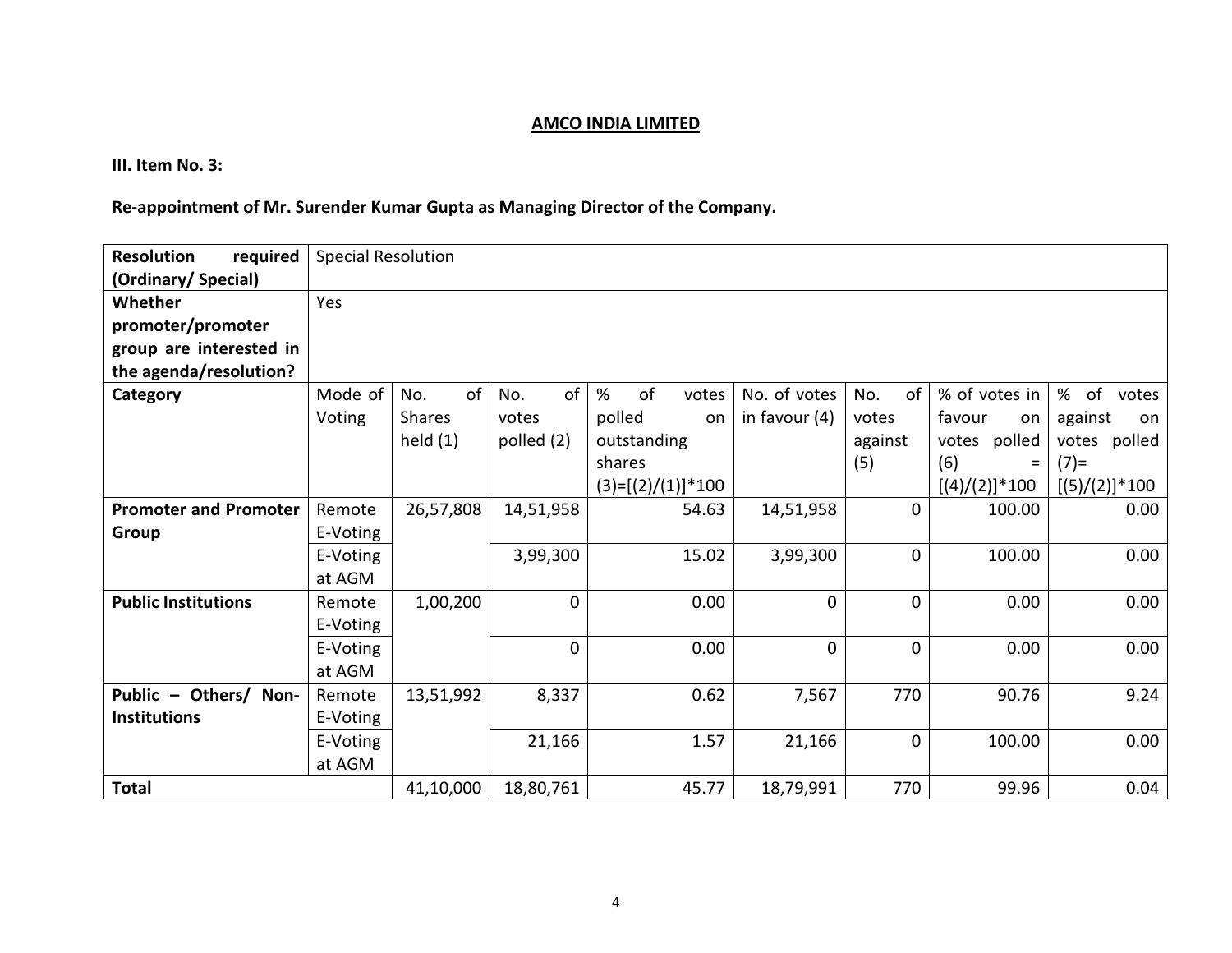**IV. Item No. 4:** 

# **Re-appointment of Mr. Rajeev Gupta as Whole Time Director of the Company.**

| required<br><b>Resolution</b> |          | <b>Special Resolution</b> |             |                     |                 |                      |                   |                  |
|-------------------------------|----------|---------------------------|-------------|---------------------|-----------------|----------------------|-------------------|------------------|
| (Ordinary/Special)            |          |                           |             |                     |                 |                      |                   |                  |
| Whether                       | Yes      |                           |             |                     |                 |                      |                   |                  |
| promoter/promoter             |          |                           |             |                     |                 |                      |                   |                  |
| group are interested in       |          |                           |             |                     |                 |                      |                   |                  |
| the agenda/resolution?        |          |                           |             |                     |                 |                      |                   |                  |
| Category                      | Mode of  | No.<br>of                 | of<br>No.   | %<br>of<br>votes    | No. of votes    | No.<br><sub>of</sub> | % of votes in     | % of votes       |
|                               | Voting   | <b>Shares</b>             | votes       | polled<br>on        | in favour $(4)$ | votes                | favour<br>on      | against<br>on    |
|                               |          | held $(1)$                | polled (2)  | outstanding         |                 | against              | votes polled      | votes polled     |
|                               |          |                           |             | shares              |                 | (5)                  | (6)<br>$=$        | $(7)$ =          |
|                               |          |                           |             | $(3)=[(2)/(1)]*100$ |                 |                      | $[(4)/(2)]$ * 100 | $[(5)/(2)]$ *100 |
| <b>Promoter and Promoter</b>  | Remote   | 26,57,808                 | 14,51,958   | 54.63               | 14,51,958       | 0                    | 100.00            | 0.00             |
| Group                         | E-Voting |                           |             |                     |                 |                      |                   |                  |
|                               | E-Voting |                           | 3,99,300    | 15.02               | 3,99,300        | 0                    | 100.00            | 0.00             |
|                               | at AGM   |                           |             |                     |                 |                      |                   |                  |
| <b>Public Institutions</b>    | Remote   | 1,00,200                  | $\mathbf 0$ | 0.00                | 0               | 0                    | 0.00              | 0.00             |
|                               | E-Voting |                           |             |                     |                 |                      |                   |                  |
|                               | E-Voting |                           | $\mathbf 0$ | 0.00                | $\mathbf 0$     | $\mathbf{0}$         | 0.00              | 0.00             |
|                               | at AGM   |                           |             |                     |                 |                      |                   |                  |
| Public - Others/ Non-         | Remote   | 13,51,992                 | 8,337       | 0.62                | 7,567           | 770                  | 90.76             | 9.24             |
| <b>Institutions</b>           | E-Voting |                           |             |                     |                 |                      |                   |                  |
|                               | E-Voting |                           | 21,166      | 1.57                | 21,166          | 0                    | 100.00            | 0.00             |
|                               | at AGM   |                           |             |                     |                 |                      |                   |                  |
| <b>Total</b>                  |          | 41,10,000                 | 18,80,761   | 45.77               | 18,79,991       | 770                  | 99.96             | 0.04             |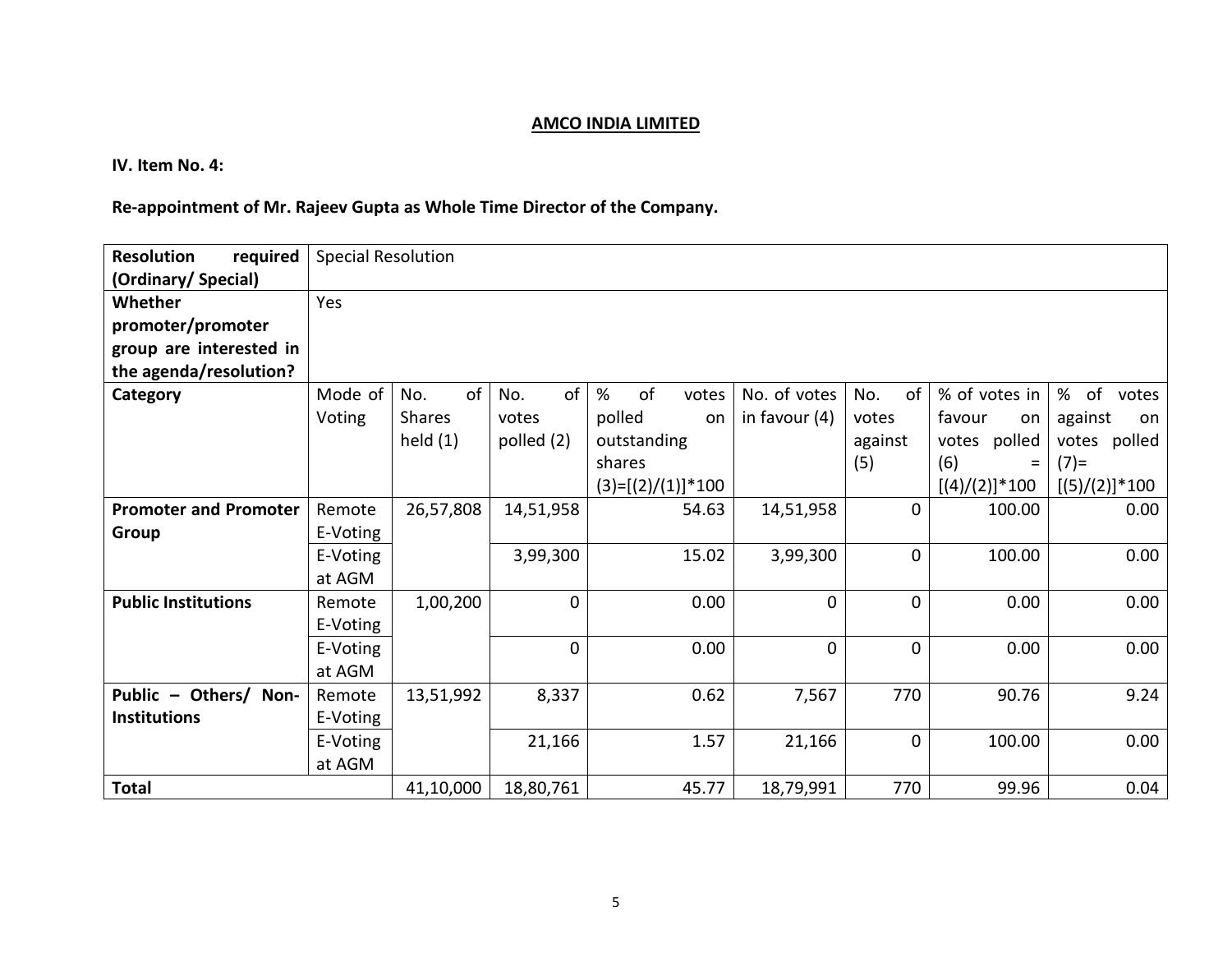**V. Item No. 5:** 

# **Re-appointment of Mrs. Vidhu Gupta as Whole Time Director of the Company.**

| required<br><b>Resolution</b> |          | <b>Special Resolution</b> |              |                     |                 |              |                   |                  |
|-------------------------------|----------|---------------------------|--------------|---------------------|-----------------|--------------|-------------------|------------------|
| (Ordinary/Special)            |          |                           |              |                     |                 |              |                   |                  |
| Whether                       | Yes      |                           |              |                     |                 |              |                   |                  |
| promoter/promoter             |          |                           |              |                     |                 |              |                   |                  |
| group are interested in       |          |                           |              |                     |                 |              |                   |                  |
| the agenda/resolution?        |          |                           |              |                     |                 |              |                   |                  |
| Category                      | Mode of  | of<br>No.                 | of<br>No.    | %<br>of<br>votes    | No. of votes    | No.<br>of    | % of votes in     | % of votes       |
|                               | Voting   | <b>Shares</b>             | votes        | polled<br>on        | in favour $(4)$ | votes        | favour<br>on      | against<br>on    |
|                               |          | held $(1)$                | polled (2)   | outstanding         |                 | against      | votes polled      | votes polled     |
|                               |          |                           |              | shares              |                 | (5)          | (6)<br>$\equiv$   | $(7)$ =          |
|                               |          |                           |              | $(3)=[(2)/(1)]*100$ |                 |              | $[(4)/(2)]$ * 100 | $[(5)/(2)]$ *100 |
| <b>Promoter and Promoter</b>  | Remote   | 26,57,808                 | 14,51,958    | 54.63               | 14,51,958       | 0            | 100.00            | 0.00             |
| Group                         | E-Voting |                           |              |                     |                 |              |                   |                  |
|                               | E-Voting |                           | 3,99,300     | 15.02               | 3,99,300        | 0            | 100.00            | 0.00             |
|                               | at AGM   |                           |              |                     |                 |              |                   |                  |
| <b>Public Institutions</b>    | Remote   | 1,00,200                  | $\mathbf{0}$ | 0.00                | 0               | $\mathbf{0}$ | 0.00              | 0.00             |
|                               | E-Voting |                           |              |                     |                 |              |                   |                  |
|                               | E-Voting |                           | 0            | 0.00                | 0               | 0            | 0.00              | 0.00             |
|                               | at AGM   |                           |              |                     |                 |              |                   |                  |
| Public - Others/ Non-         | Remote   | 13,51,992                 | 8,337        | 0.62                | 7,567           | 770          | 90.76             | 9.24             |
| <b>Institutions</b>           | E-Voting |                           |              |                     |                 |              |                   |                  |
|                               | E-Voting |                           | 21,166       | 1.57                | 21,166          | 0            | 100.00            | 0.00             |
|                               | at AGM   |                           |              |                     |                 |              |                   |                  |
| <b>Total</b>                  |          | 41,10,000                 | 18,80,761    | 45.77               | 18,79,991       | 770          | 99.96             | 0.04             |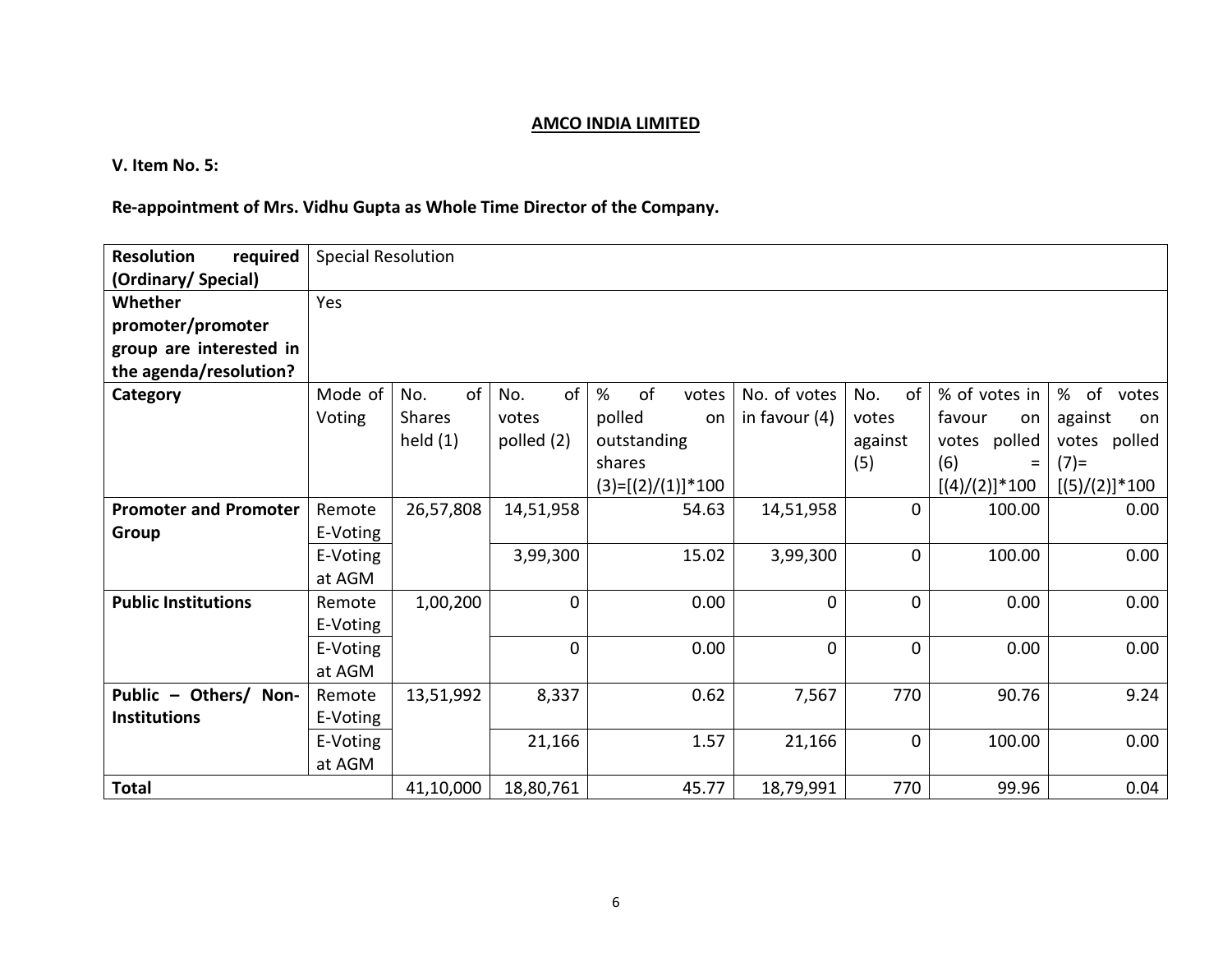# **MOHIT BAJAJ & ASSOCIATES**

**(Company Secretaries)** 

**1929/19, 1st Floor (LHS), Govindpuri Extension, Kalkaji, New Delhi 110 019 Ph. No. (+91) 11-3553 1791, E-mail: mbassociates.cs@gmail.com**

**1st October, 2021** 

**The Chairman Amco India Limited, 10795, Shop No. 7, GF, Jhandewalan Road, Rexine Bazar, Nabi Karim, New Delhi 110 055.** 

**Sub.:** Consolidated Scrutinizer's Report on voting through electronic means (remote evoting and e-voting during AGM) conducted in pursuance to Regulation 44 of SEBI (Listing Obligations and Disclosure Requirements) Regulations, 2015 and Section 108 of the Companies Act, 2013 ("the Act") read with Rule 20(4)(xii) of the Companies (Management and Administration) Rules, 2014 as amended by Companies (Management and Administration) Amendment Rules, 2015.

Dear Sir,

I, Mohit Bajaj, Practising Company Secretary at 1929/19, 1st Floor (LHS), Govindpuri Extension, Kalkaji, New Delhi 110 019 had been appointed as Scrutinizer by the Board of Directors of M/s. Amco India Limited (hereinafter referred to as "**the Company**") for the purpose of scrutinizing voting through electronic means (remote e-voting and evoting during the AGM) at the meeting pursuant to the provisions of Regulation 44 of SEBI (Listing Obligations and Disclosure Requirements), Regulations, 2015 and Section 108 of the Companies Act, 2013 read with Rule 20 & 21 of the Companies (Management and Administration) Rules, 2014 as amended by the Companies (Management and Administration) Amendment Rules, 2015 read with the Circular No. 14/2020 dated  $8<sup>th</sup>$ April, 2020, Circular No. 17/2020 dated 13th April, 2020 and Circular No. 20/2020 dated 5th May, 2020 issued by the Ministry of Corporate Affairs (MCA) and Circular No. SEBI/HO/CFD/CMD1/CIR/P/2020/79 dated 12<sup>th</sup> May, 2020 issued by the Securities and Exchange Board of India ("SEBI") in respect of the below mentioned resolutions proposed at the 34th Annual General Meeting of the Equity Shareholders of the Company held on Thursday, the  $30<sup>th</sup>$  day of September, 2021 at 01:00 p.m. through Video Conferencing (VC) or other audio visual means (OAVM).

The compliance with the provisions of the Companies Act, 2013 and the rules made thereunder relating to voting through electronic means (remote e-voting & e-voting during the AGM) by the Shareholders on the resolutions proposed in the Notice of the 34th Annual General Meeting of the Company is the responsibility of the management. My responsibility as a Scrutinizer is to ensure that the e-voting process (remote e-voting

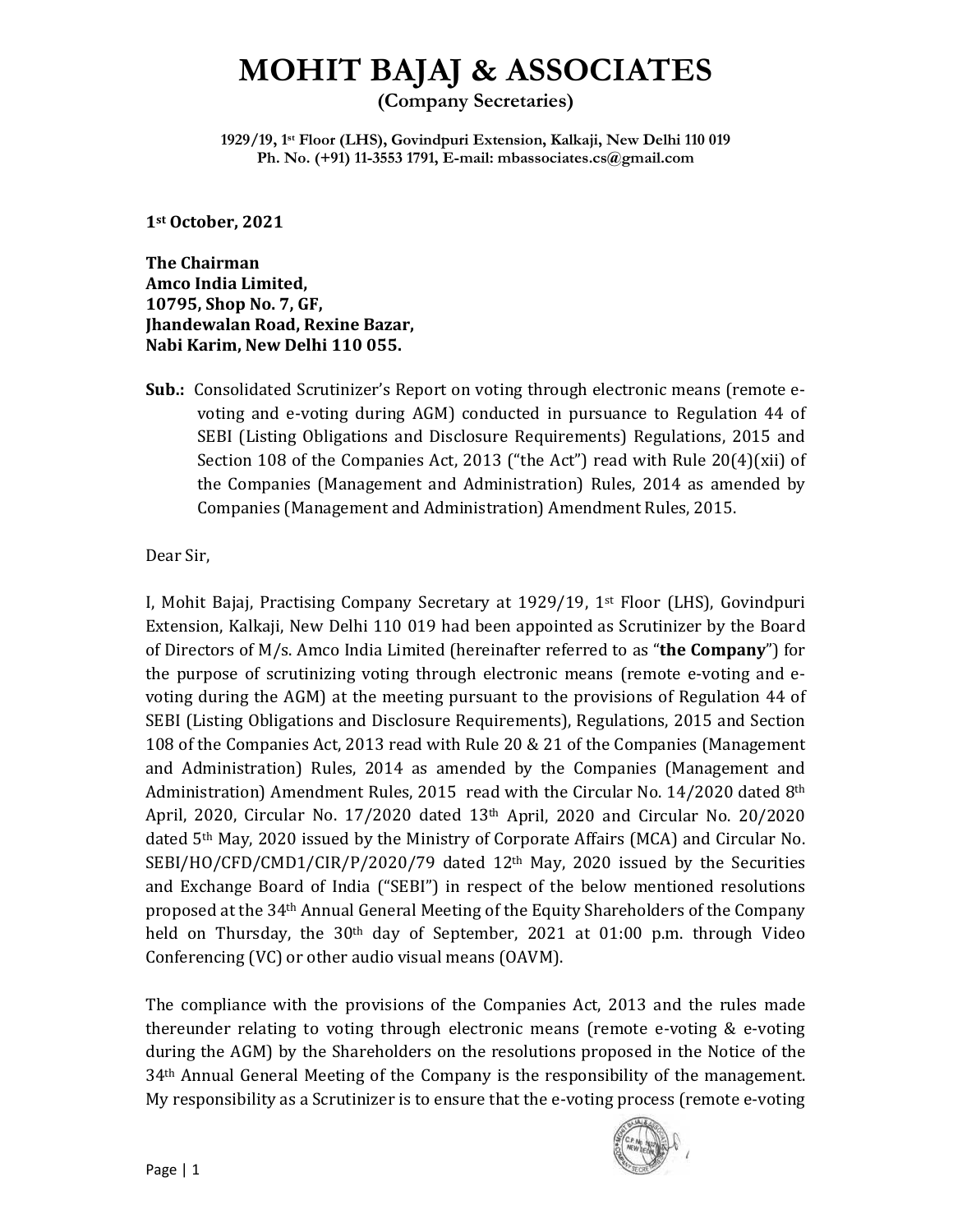& e-voting during the AGM) is conducted in a fair and transparent manner and render Consolidated Scrutinizer's Report of the total votes cast in favour or against, if any, to the Chairman on the resolutions, based on the reports generated from the electronic voting system provided by Central Depository Services (India) Limited (CDSL).

In accordance with the notice of the  $34<sup>th</sup>$  Annual General Meeting sent to the Shareholders' and the 'Advertisement' published pursuant to Rule  $20(4)(v)$  of the Companies (Management and Administration) Rules, 2014 as amended by Companies (Management and Administration) Amendment Rules, 2015 on 9th September, 2021, the remote e-voting opened at 10:00 a.m. on Monday, the 27<sup>th</sup> September, 2021 and closed at 5:00 p.m. on Wednesday, the 29th September, 2021.

Upon the commencement of 34th Annual General Meeting, the e-voting platform was activated to enable the shareholders who were present in the 34th Annual General Meeting through video conferencing (VC) / other audio-visual means (OAVM) and who had not cast their vote on the resolutions through remote e-voting to vote through evoting facility provided during the meeting. The e-voting facility provided at the meeting was disabled after the conclusion of the Annual General Meeting.

The Equity Shareholders' holding shares as on 23rd September, 2021, "cut-off date or record date", were entitled to vote on the resolutions stated in the Notice of the 34<sup>th</sup> Annual General Meeting of the Company.

I, as the Scrutinizer, unblocked the votes cast by the Shareholders of the Company through the e-voting process, on  $30<sup>th</sup>$  day of September, 2021 at 05:20 P.M. in the presence of Mr. Sagar Arora and Mr. Himanshu Kharbanda, who are not in employment of the Company from the e-voting website of Central Depository Services (India) Limited (CDSL) and the same are being handed over to the Chairman.

The total votes cast in favour or against all the resolutions proposed in the Notice of the AGM are as under:

#### **Ordinary Business:**

#### **a. Resolution No. 1:**

| Agenda No.        |                                                                                 |
|-------------------|---------------------------------------------------------------------------------|
| Subject           | To receive, consider and adopt the Financial Statements containing              |
| matter            | of the Balance Sheet as at 31 <sup>st</sup> March, 2021 and the Profit and Loss |
| <b>Resolution</b> | Account for the financial year ended on that date alongwith the Cash            |
|                   | Flow Statements, Note & Schedules appended thereto together with                |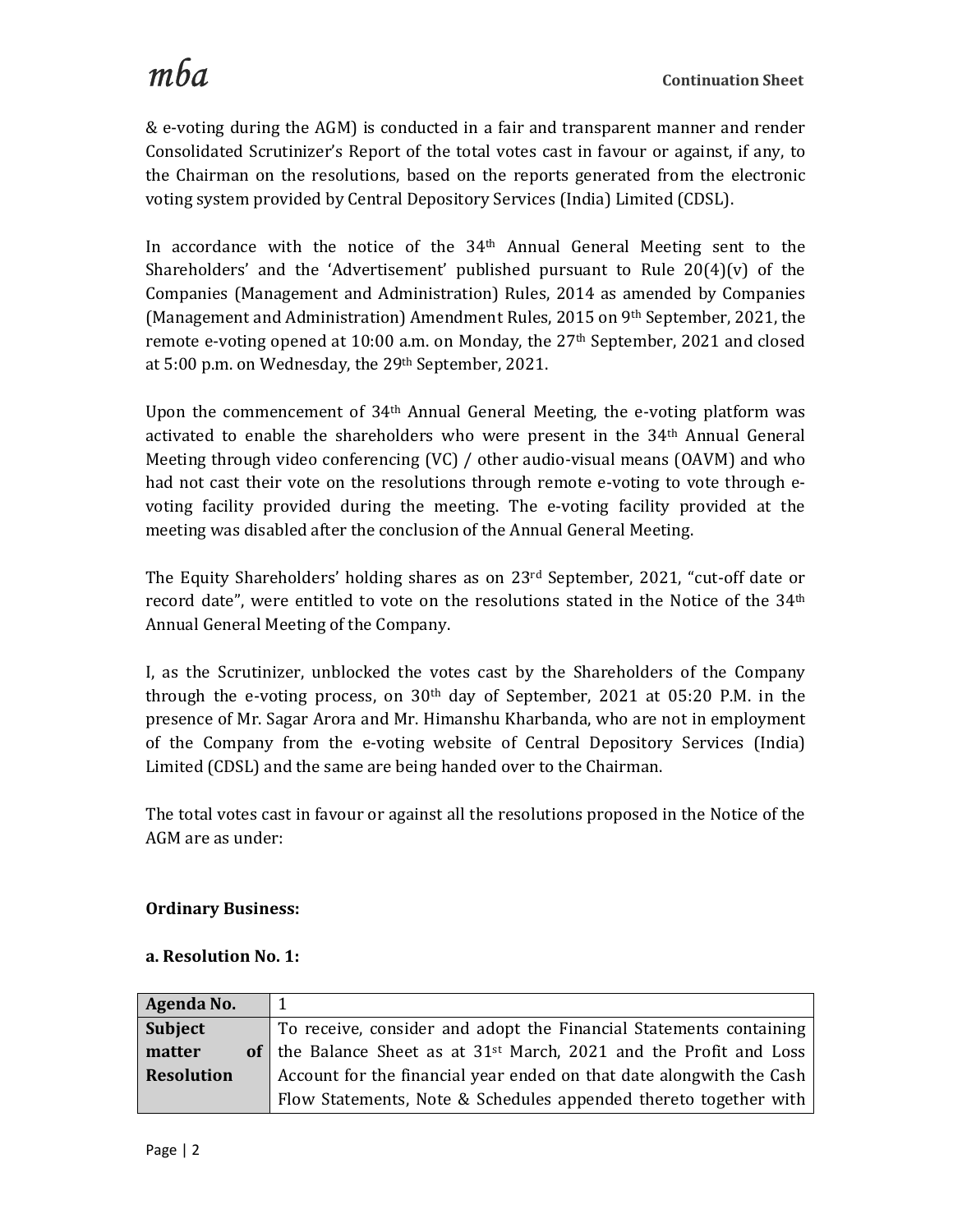|                   | the Boards' Report and the Auditors' report thereon. |
|-------------------|------------------------------------------------------|
| Type              | of $\theta$ Ordinary                                 |
| <b>Resolution</b> |                                                      |

| <b>Particulars</b> |        | <b>Number of Members</b> | <b>Total</b>                 | <b>Number of Votes Cast</b> | Percentage      |            |
|--------------------|--------|--------------------------|------------------------------|-----------------------------|-----------------|------------|
|                    | Voted  |                          |                              |                             | $(\%)$ of total |            |
|                    | Remote | e-voting at              |                              | Remote<br>$e-$              | e-voting        | number of  |
|                    | $e-$   | <b>AGM</b>               |                              | voting                      | at AGM          | votes cast |
|                    | voting |                          |                              |                             |                 |            |
| in<br>Voted        | 47     | 7                        | 54                           | 14,59,535                   | 4,20,466        | 99.96      |
| Favour (i)         |        |                          |                              |                             |                 |            |
| Voted              | 12     | $\boldsymbol{0}$         | 12                           | 760                         | 0               | 0.04       |
| Against (ii)       |        |                          |                              |                             |                 |            |
| Invalid            |        |                          | $\qquad \qquad \blacksquare$ |                             |                 |            |
| Vote (iii)         |        |                          |                              |                             |                 |            |
| <b>Total</b>       | 59     | 7                        | 66                           | 14,60,295                   | 4,20,466        | 100.00     |
| $(i+ii+iii)$       |        |                          |                              |                             |                 |            |

# **b. Resolution No. 2:**

| Agenda No.        |                 |                                                                 |
|-------------------|-----------------|-----------------------------------------------------------------|
| Subject           |                 | Re-appointment of Mr. Surender Kumar Gupta (DIN: 00026609), who |
| matter            | of <sub>1</sub> | retires by rotation and being eligible, offers himself for re-  |
| Resolution        |                 | appointment.                                                    |
| Type              | <b>of</b>       | Ordinary                                                        |
| <b>Resolution</b> |                 |                                                                 |

| <b>Particulars</b> |              | <b>Number of Members</b> | <b>Total</b> | <b>Number of Votes Cast</b> |          | Percentage      |
|--------------------|--------------|--------------------------|--------------|-----------------------------|----------|-----------------|
|                    | <b>Voted</b> |                          |              |                             |          | $(\%)$ of total |
|                    | Remote       | e-voting at              |              | Remote<br>$e-$              | e-voting | number<br>of    |
|                    | $e-$         | <b>AGM</b>               |              | voting                      | at AGM   | votes cast      |
|                    | voting       |                          |              |                             |          |                 |
| Voted<br>in        | 47           | 7                        | 54           | 14,59,825                   | 4,20,466 | 99.98           |
| Favour (i)         |              |                          |              |                             |          |                 |
| Voted              | 12           | $\boldsymbol{0}$         | 12           | 470                         |          | 0.02            |
| Against (ii)       |              |                          |              |                             |          |                 |
| Invalid            |              |                          | -            | ۰                           |          |                 |
| Vote (iii)         |              |                          |              |                             |          |                 |
| <b>Total</b>       | 59           | 7                        | 66           | 14,60,295                   | 4,20,466 | 100.00          |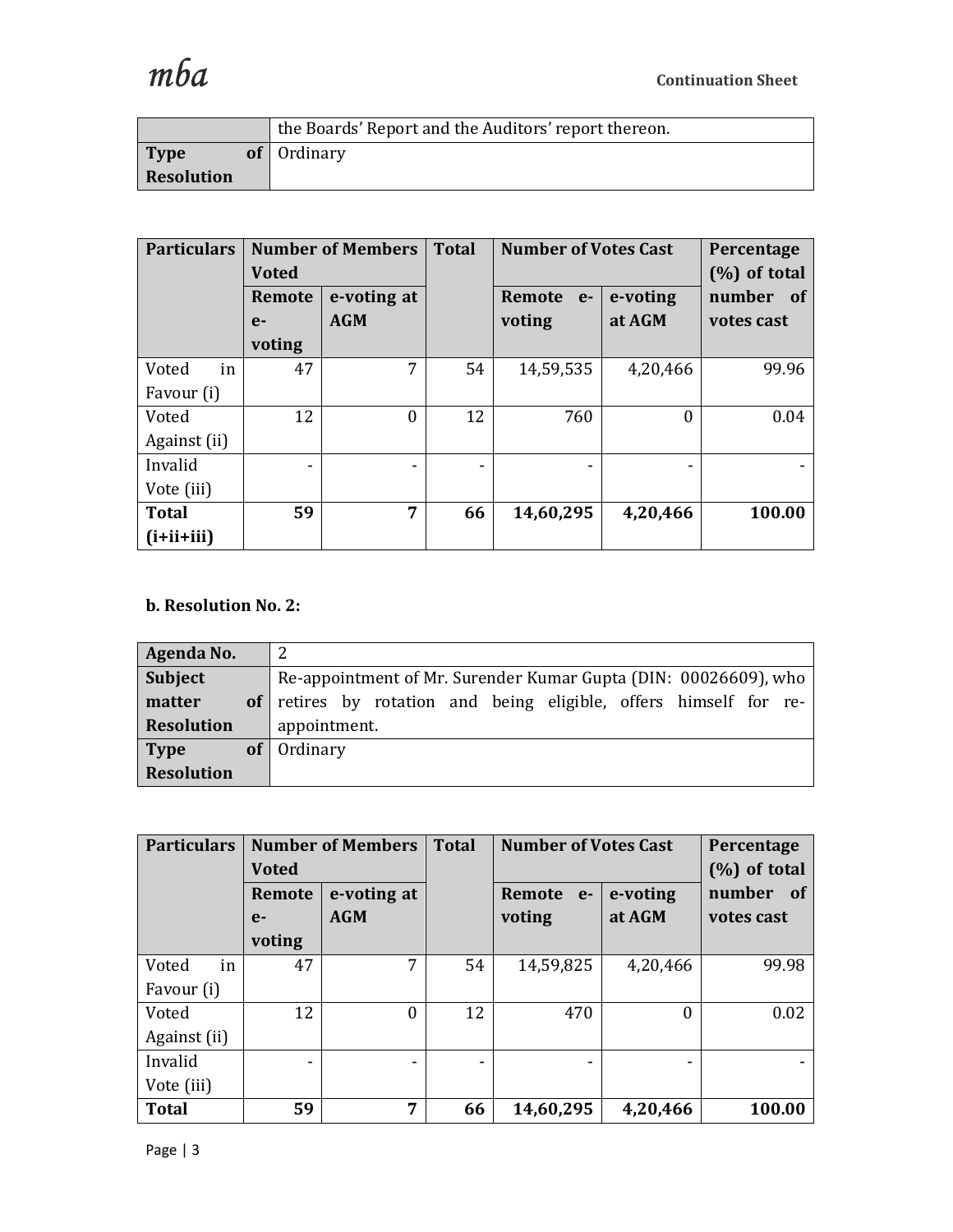

| . Gauan<br>гитии,<br>. |  |  |  |
|------------------------|--|--|--|

# **Special Business:**

### **c. Resolution No. 3:**

| Agenda No.        |           |                                                                 |
|-------------------|-----------|-----------------------------------------------------------------|
| <b>Subject</b>    |           | Re-appointment of Mr. Surender Kumar Gupta as Managing Director |
| matter            | of        | of the Company.                                                 |
| <b>Resolution</b> |           |                                                                 |
| <b>Type</b>       | <b>of</b> | Special                                                         |
| <b>Resolution</b> |           |                                                                 |

| <b>Particulars</b> |        | <b>Number of Members</b> | <b>Total</b> | <b>Number of Votes Cast</b> | Percentage       |            |
|--------------------|--------|--------------------------|--------------|-----------------------------|------------------|------------|
|                    | Voted  |                          |              |                             | $(\%)$ of total  |            |
|                    | Remote | e-voting at              |              | Remote<br>$e-$              | e-voting         | number of  |
|                    | $e-$   | <b>AGM</b>               |              | voting                      | at AGM           | votes cast |
|                    | voting |                          |              |                             |                  |            |
| in<br>Voted        | 46     | 7                        | 53           | 14,59,525                   | 4,20,466         | 99.96      |
| Favour (i)         |        |                          |              |                             |                  |            |
| Voted              | 13     | $\theta$                 | 13           | 770                         | $\boldsymbol{0}$ | 0.04       |
| Against (ii)       |        |                          |              |                             |                  |            |
| Invalid            |        |                          | -            |                             |                  |            |
| Vote (iii)         |        |                          |              |                             |                  |            |
| <b>Total</b>       | 59     | 7                        | 66           | 14,60,295                   | 4,20,466         | 100.00     |
| $(i+ii+iii)$       |        |                          |              |                             |                  |            |

# **d. Resolution No. 4:**

| Agenda No.        |           | 4                                                                |
|-------------------|-----------|------------------------------------------------------------------|
| <b>Subject</b>    |           | Re-appointment of Mr. Rajeev Gupta as Whole-time Director of the |
| matter            | <b>of</b> | Company.                                                         |
| <b>Resolution</b> |           |                                                                  |
| <b>Type</b>       | <b>of</b> | Special                                                          |
| <b>Resolution</b> |           |                                                                  |

| <b>Particulars   Number of Members  </b> |              |                        | <b>Total</b> | <b>Number of Votes Cast</b> |  |                         | Percentage      |     |
|------------------------------------------|--------------|------------------------|--------------|-----------------------------|--|-------------------------|-----------------|-----|
|                                          | <b>Voted</b> |                        |              |                             |  |                         | $(\%)$ of total |     |
|                                          |              | Remote $ $ e-voting at |              |                             |  | Remote $e - e$ e-voting | number          | -of |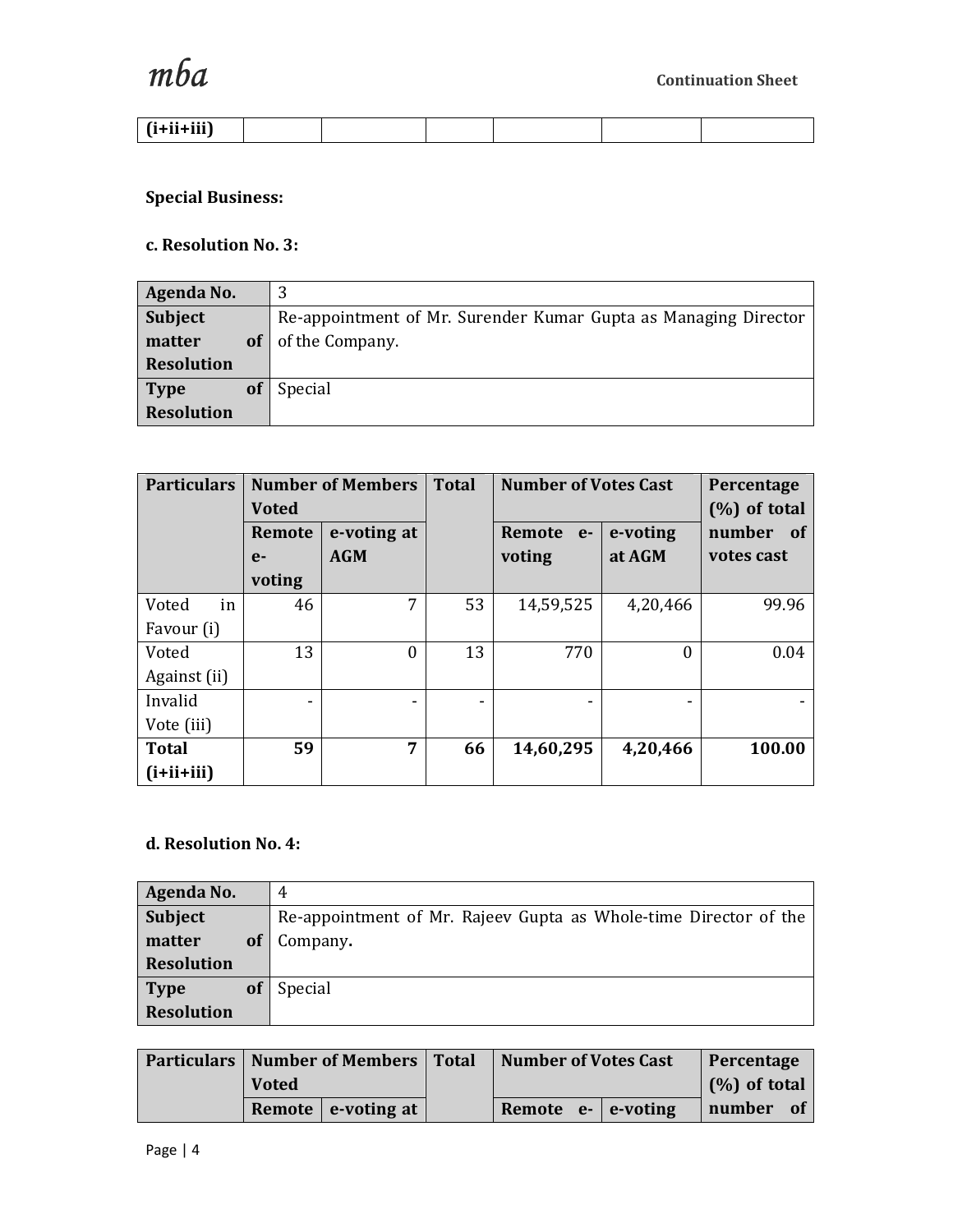

|              | $e-$                     | <b>AGM</b> |                          | voting    | at AGM           | votes cast |  |
|--------------|--------------------------|------------|--------------------------|-----------|------------------|------------|--|
|              | voting                   |            |                          |           |                  |            |  |
| in<br>Voted  | 46                       | 7          | 53                       | 14,59,525 | 4,20,466         | 99.96      |  |
| Favour (i)   |                          |            |                          |           |                  |            |  |
| Voted        | 13                       | $\theta$   | 13                       | 770       | $\boldsymbol{0}$ | 0.04       |  |
| Against (ii) |                          |            |                          |           |                  |            |  |
| Invalid      | $\overline{\phantom{0}}$ | -          | $\overline{\phantom{0}}$ | -         |                  |            |  |
| Vote (iii)   |                          |            |                          |           |                  |            |  |
| <b>Total</b> | 59                       | 7          | 66                       | 14,60,295 | 4,20,466         | 100.00     |  |
| $(i+ii+iii)$ |                          |            |                          |           |                  |            |  |

### **e. Resolution No. 5:**

| Agenda No.        |           |                                                                  |
|-------------------|-----------|------------------------------------------------------------------|
| Subject           |           | Re-appointment of Mrs. Vidhu Gupta as Whole-time Director of the |
| matter            | <b>of</b> | Company.                                                         |
| <b>Resolution</b> |           |                                                                  |
| <b>Type</b>       | <b>of</b> | Special                                                          |
| <b>Resolution</b> |           |                                                                  |

| <b>Particulars</b> |              | <b>Number of Members</b> | <b>Total</b> | <b>Number of Votes Cast</b> | Percentage      |                |
|--------------------|--------------|--------------------------|--------------|-----------------------------|-----------------|----------------|
|                    | <b>Voted</b> |                          |              |                             | $(\%)$ of total |                |
|                    | Remote       | e-voting at              |              | Remote<br>$e-$              | e-voting        | number<br>- of |
|                    | $e-$         | <b>AGM</b>               |              | voting                      | at AGM          | votes cast     |
|                    | voting       |                          |              |                             |                 |                |
| in<br>Voted        | 46           | 7                        | 53           | 14,59,525                   | 4,20,466        | 99.96          |
| Favour (i)         |              |                          |              |                             |                 |                |
| Voted              | 13           | $\boldsymbol{0}$         | 13           | 770                         | $\Omega$        | 0.04           |
| Against (ii)       |              |                          |              |                             |                 |                |
| Invalid            |              |                          | -            | $\overline{\phantom{0}}$    | ۰               | $\blacksquare$ |
| Vote (iii)         |              |                          |              |                             |                 |                |
| <b>Total</b>       | 59           | 7                        | 66           | 14,60,295                   | 4,20,466        | 100.00         |
| $(i+ii+iii)$       |              |                          |              |                             |                 |                |

All relevant records of remote e-voting and ballot will remain in my custody until the Chairman considers, approves and signs the minutes of the 34th Annual General Meeting and the same shall be handed over thereafter to the Chairman/ Company Secretary for safe keeping.